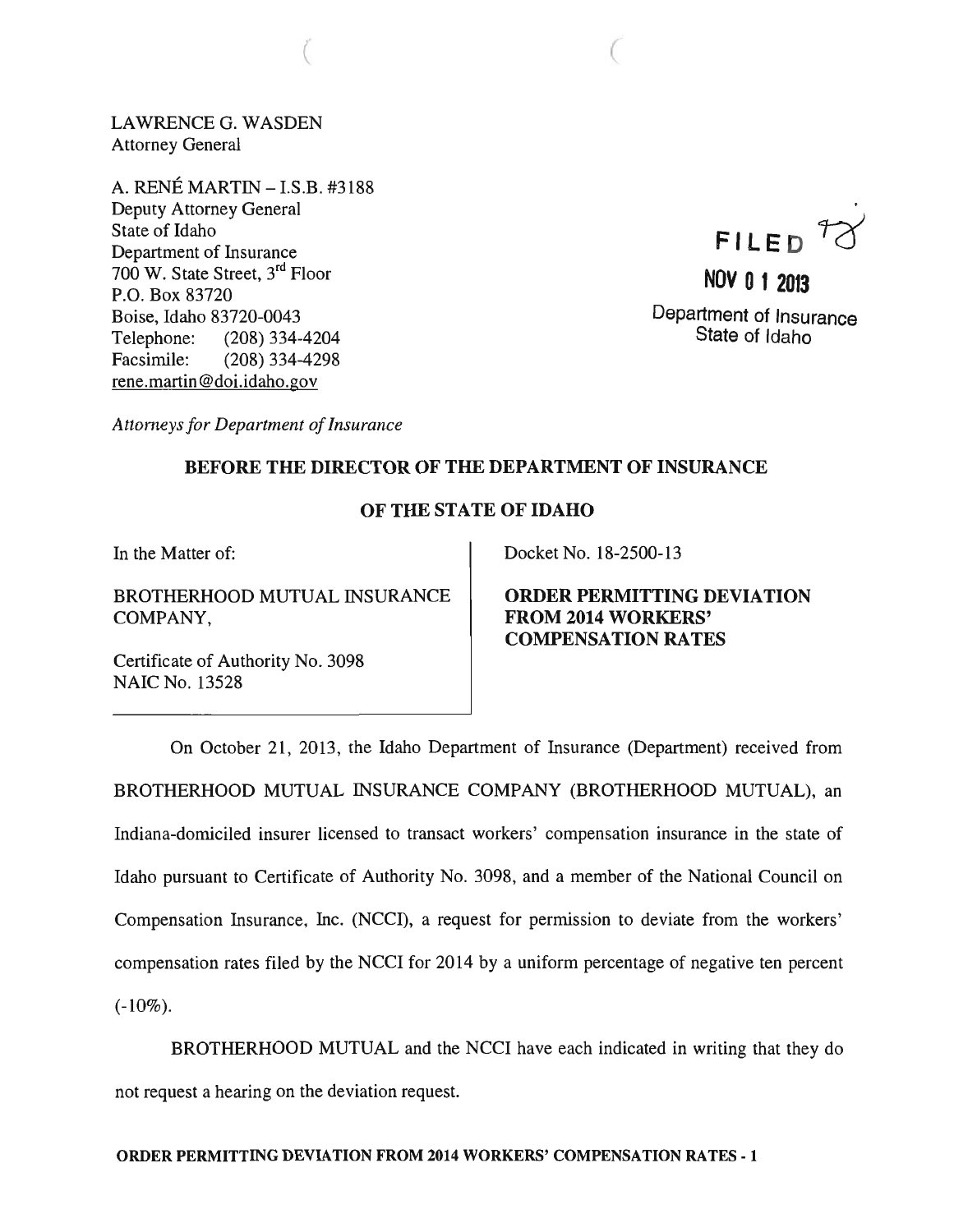The Department's Director (Director), having reviewed and being fully apprised of BROTHERHOOD MUTUAL's request to deviate from the Idaho workers' compensation premium rates filed by the NCCI for 2014, and the requirements of Idaho Code § 41-1614, has determined that the requested rate deviation is justified.

 $($ 

NOW, THEREFORE, IT IS HEREBY ORDERED, pursuant to Idaho Code § 41-1614, that BROTHERHOOD MUTUAL's request for a uniform percentage deviation of negative ten percent (-10%) from the workers' compensation rates filed by the NCCI for 2014, exclusive of terrorism rates, is GRANTED. This deviation from the Idaho workers' compensation premium rates filed by the NCCI for 2014 shall take effect on January 1, 2014, and shall remain in effect for one year from that date unless terminated sooner with the approval of the Director.

DATED this  $3\frac{s}{a}$  of October , 2013.

STATE OF IDAHO DEPARTMENT OF INSURANCE

WILLIAM W. DEAL

**Director**